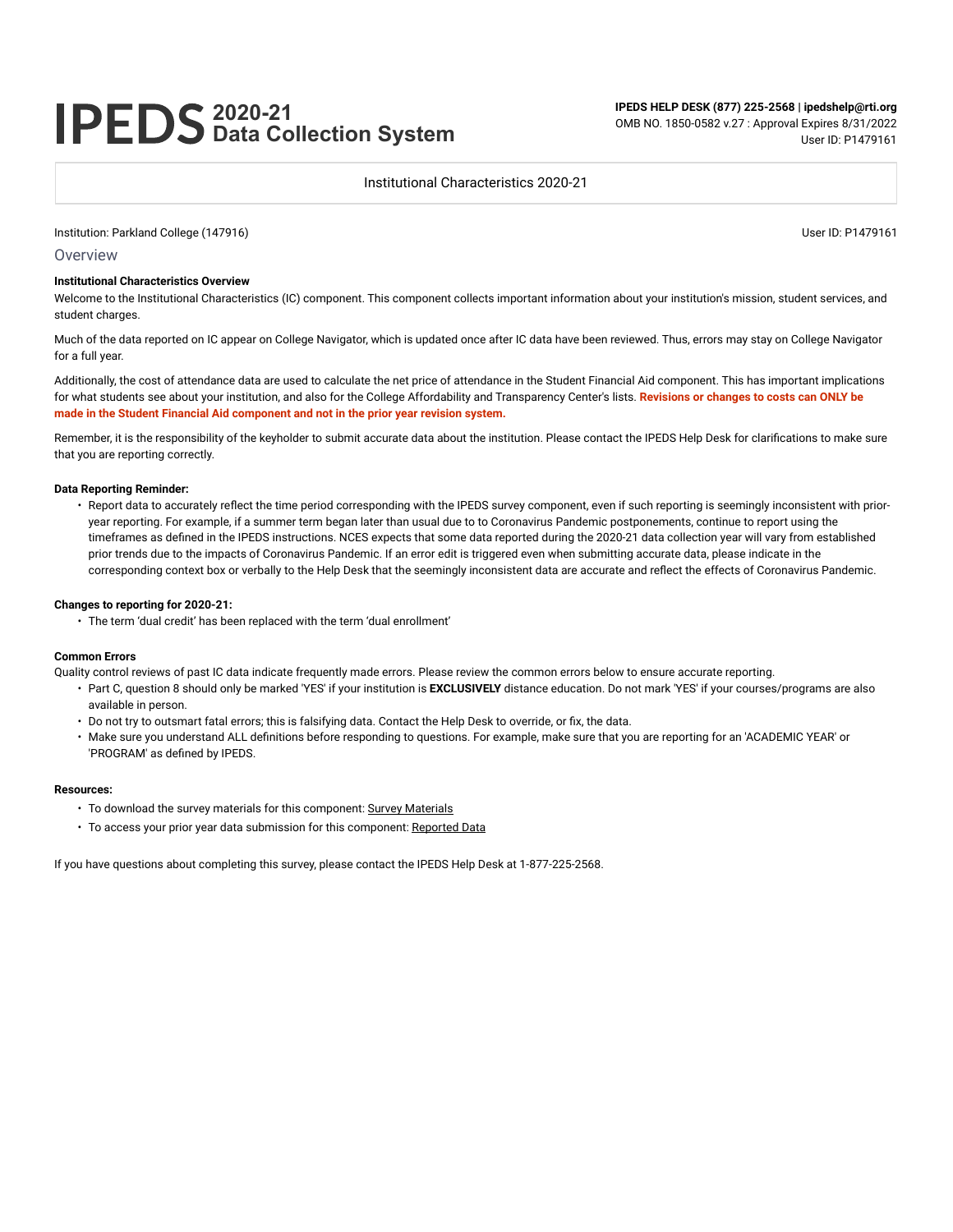## Part A - Mission Statement

**1. Provide the institution's mission statement or a web address (URL) where the mission statement can be found. Typed statements are limited to 2,000 characters or less. The mission statement will be available to the public on College Navigator.**

| ◉ Mission Statement URL: | https://<br>$\overline{\phantom{a}}$ | www.parkland.edu/main/about-parkland/administration |  |
|--------------------------|--------------------------------------|-----------------------------------------------------|--|
| ◯ Mission Statement:     |                                      |                                                     |  |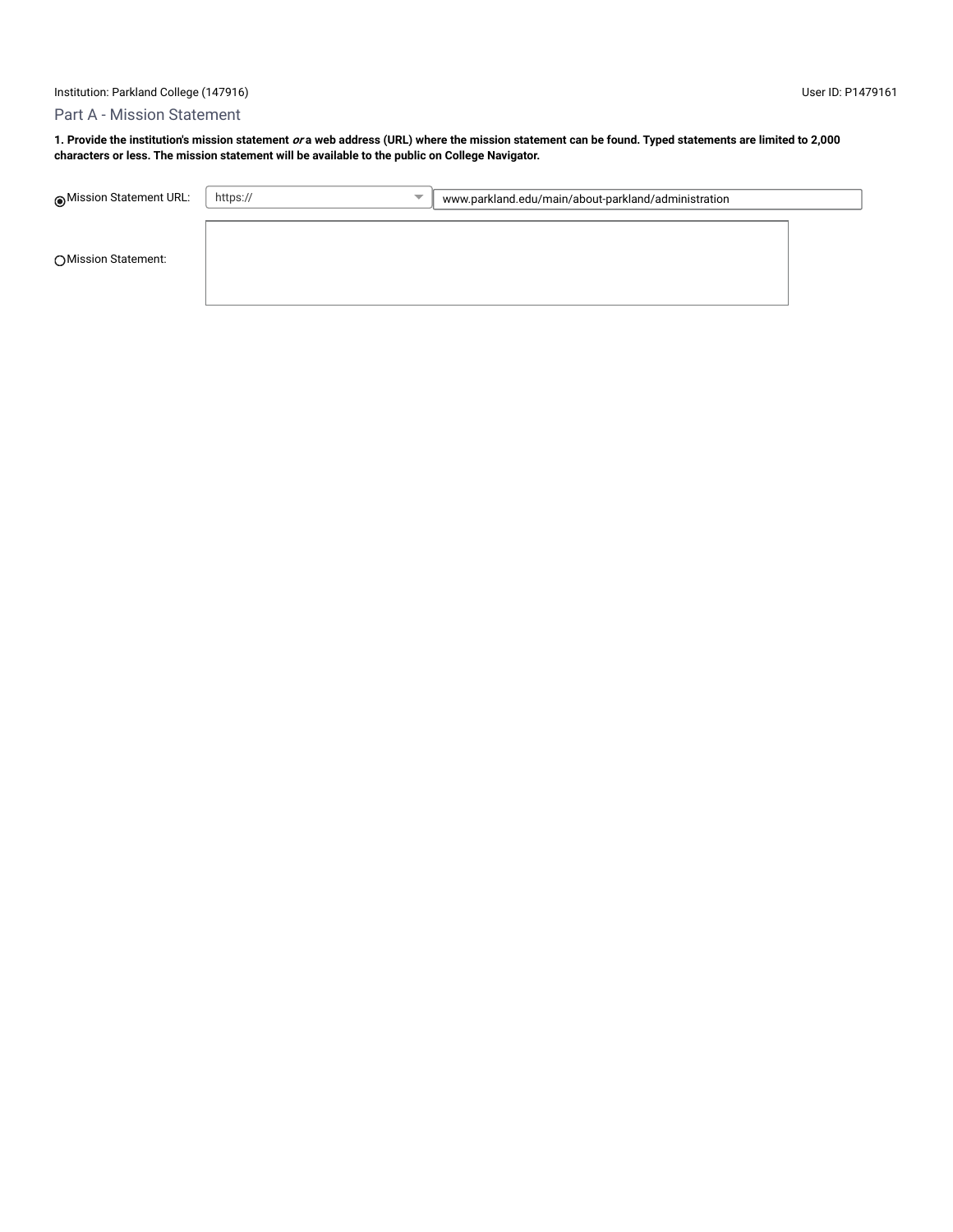## Part B - Services and Programs for Servicemembers and Veterans

#### **1. Which of the following are available to veterans, military servicemembers, or their families?**

- $\Box$  Yellow Ribbon Program (officially known as Post-9/11 GI Bill, Yellow Ribbon Program)
- Credit for military training
- $\nabla$  Dedicated point of contact for support services for veterans, military servicemembers, and their families
- Recognized student veteran organization
- $\Box$  Member of Department of Defense Voluntary Educational Partnership Memorandum of Understanding  $\bullet$ 
	- $\Box$  None of the above

You may use the box below to provide additional context for the data you have reported above. Context notes will be posted on the College Navigator website. Therefore, you should write all context notes using proper grammar (e.g., complete sentences with punctuation) and common language that can be easily understood by students and parents (e.g., spell out acronyms).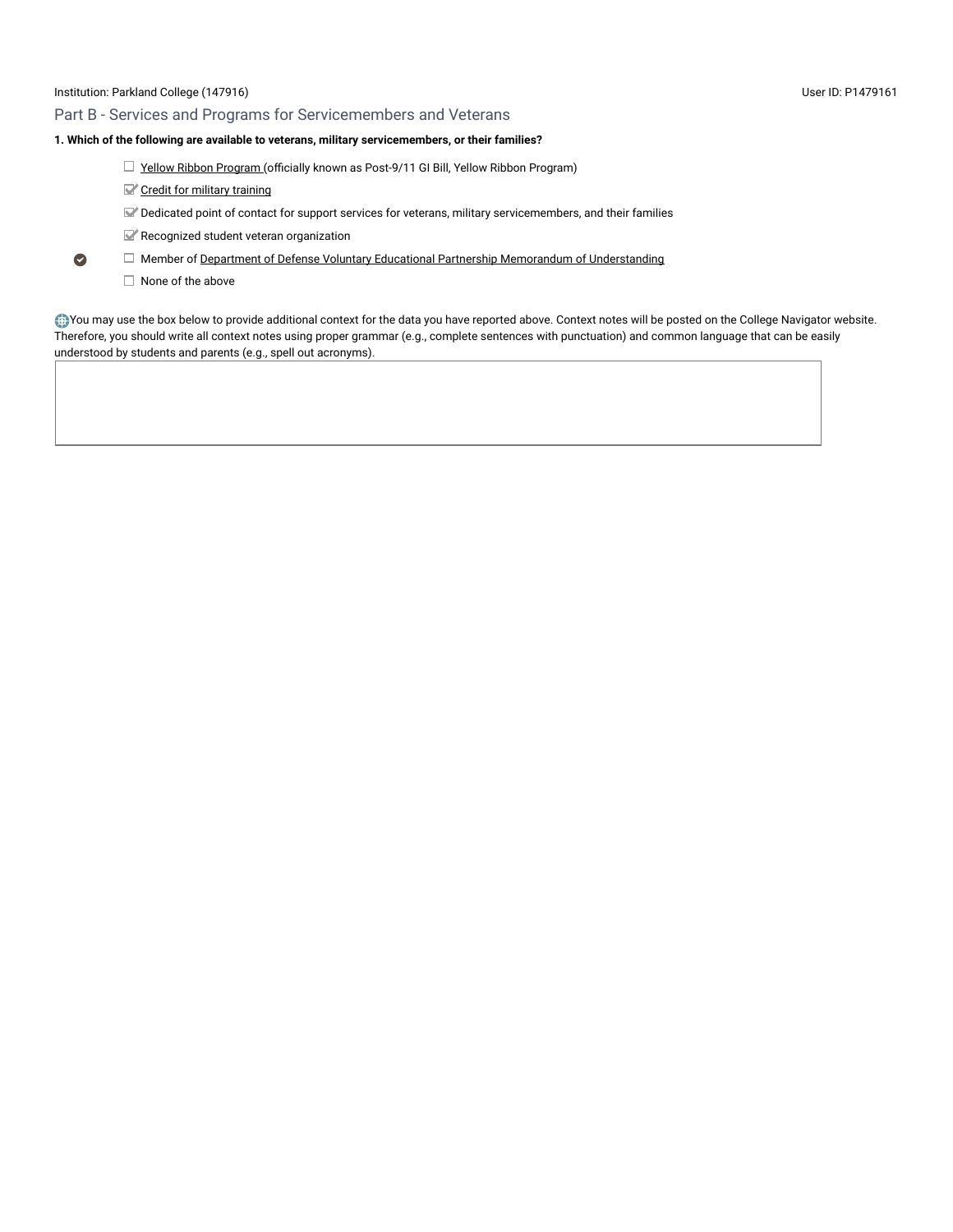## Part C - Student Services - Special Learning Opportunities

#### **1. Does your institution accept any of the following? [Check all that apply]**

Dual enrollment

- Credit for life experiences
- Advanced placement (AP) credits
- $\Box$  None of the above

### **2. What types of special learning opportunities are offered by your institution? [Check all that apply]**

 $\Box$  ROTC

 $\Box$  Navy  $\Box$   $\Box$  Navy  $\Box$  Air Force

Study abroad

 $\Box$  Weekend/evening college

 $\Box$  Teacher certification (for the elementary, middle school/junior high, or secondary level) Do not include certifications to teach at the postsecondary level.

- $\Box$  Students can complete their preparation in certain areas of specialization
- $\Box$  Students must complete their preparation at another institution for certain areas of specialization
- $\Box$  This institution is approved by the state for the initial certification or licensure of teachers

 $\Box$  None of the above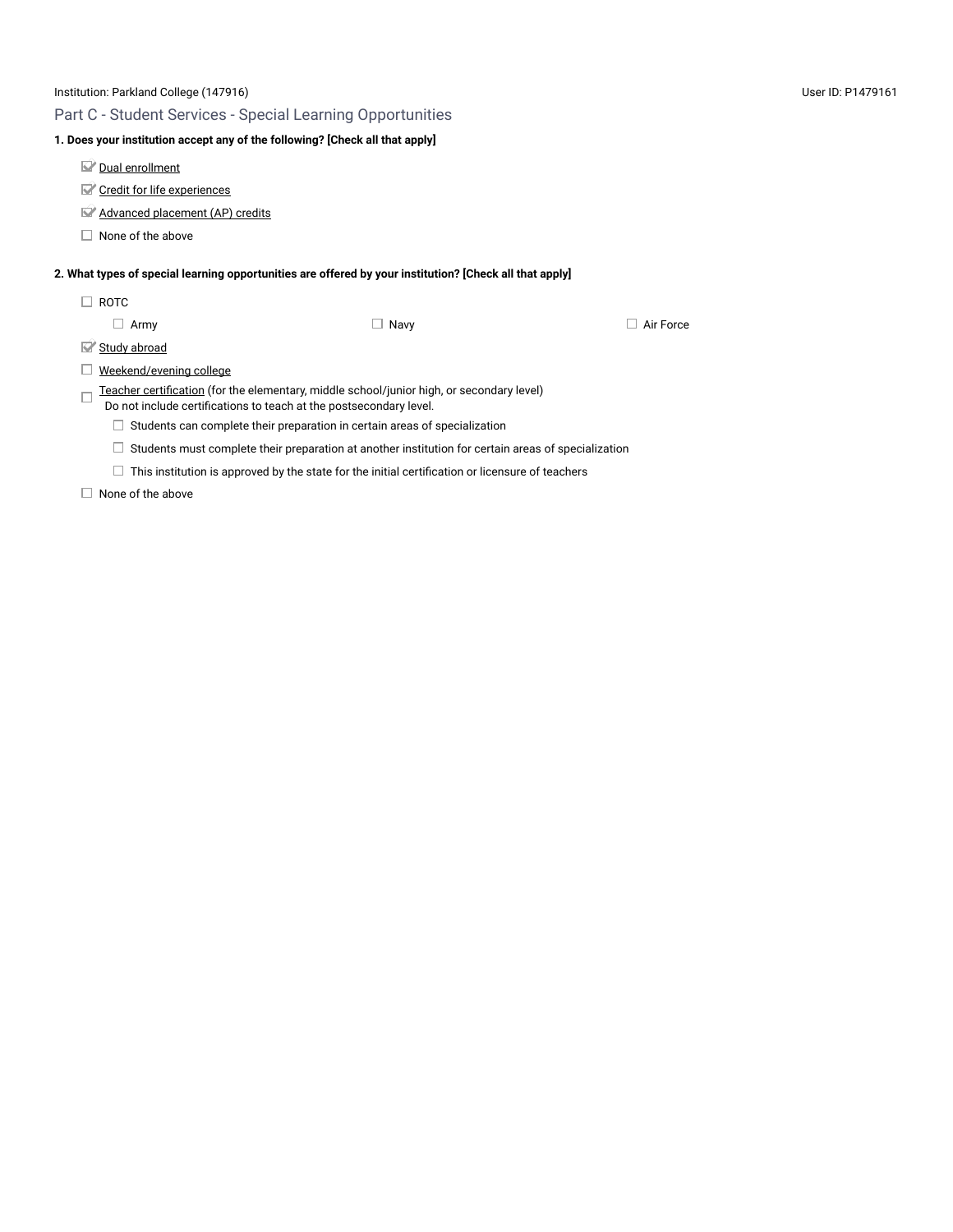## Part C - Student Services: Other Student Services

#### **4. Which of the following selected student services are offered by your institution? [Check all that apply]**

- Remedial services
- **Academic/career counseling services**
- Employment services for current students
- Placement services for program completers
- On-campus day care for children of students
- $\Box$  None of the above

#### **5. Which of the following academic library resource or service does your institution provide? [Check all that apply]**

- $\mathbb{F}$  Physical facilities
- $\blacksquare$  **O** An organized collection of printed materials
- $\blacktriangleright$   $\blacklozenge$  Access to digital/electronic resources
- $\blacktriangleright$  A staff trained to provide and interpret library materials
- Established library hours
- $\blacktriangleright$   $\blacklozenge$  Access to library collections that are shared with other institutions
- $\Box$  None of the above

#### **6. Indicate whether or not any of the following alternative tuition plans are offered by your institution.**

- No and the state of the state of the state of the state of the state of the state of the state of the state of
- Yes
- $\Box$  Tuition guarantee
- $\Box$  Prepaid tuition plan
- Tuition payment plan
- $\Box$  Other (specify in box below)

You may use the box below to provide additional context for the data you have reported above. Context notes will be posted on the College Navigator website. Therefore, you should write all context notes using proper grammar (e.g., complete sentences with punctuation) and common language that can be easily understood by students and parents (e.g., spell out acronyms).

...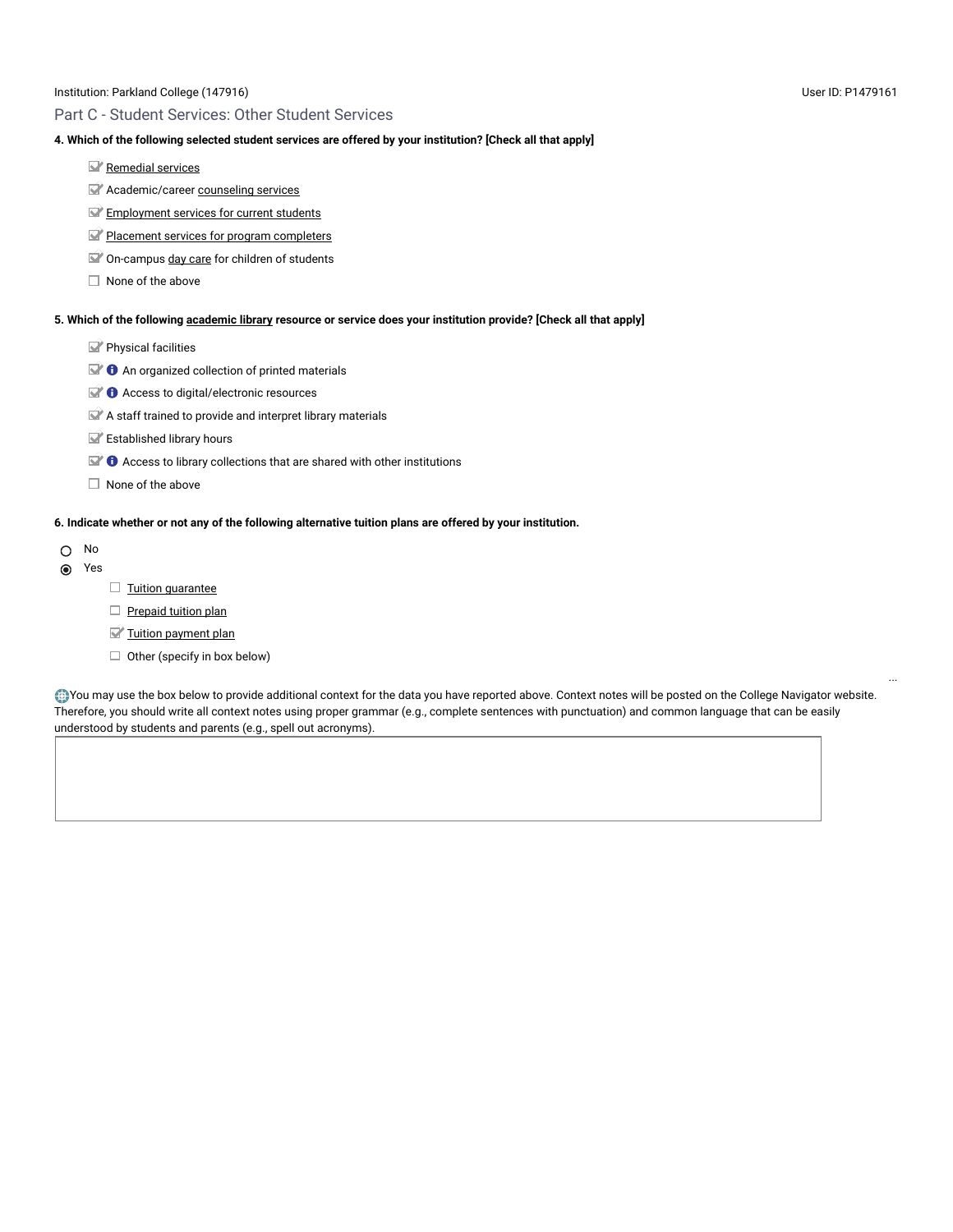## Part C - Student Services - Distance Education

Reporting Reminders:

• When reporting distance education offerings, do not include remote learning implemented in response to Coronavirus Pandemic unless the program anticipates maintaining this modality permanently. Allowing program completion via distance education is not the same as having planned full distance education programs.

### **7. Please indicate at what level(s) your institution does or does not offer distance education courses and/or distance education programs. Check all that apply.**

|                     | <b>D</b> Distance education courses | $\,\prime$ Distance education programs . | Does not offer Distance Education |
|---------------------|-------------------------------------|------------------------------------------|-----------------------------------|
| Undergraduate level |                                     |                                          |                                   |

#### **8.** Are all the programs at your institution offered exclusively via distance education programs?

Select No if all programs at your institution are offered exclusively via distance education only temporarily in response to Coronavirus Pandemic.

No and the contract of the contract of the contract of the contract of the contract of the contract of the contract of the contract of the contract of the contract of the contract of the contract of the contract of the con

Yes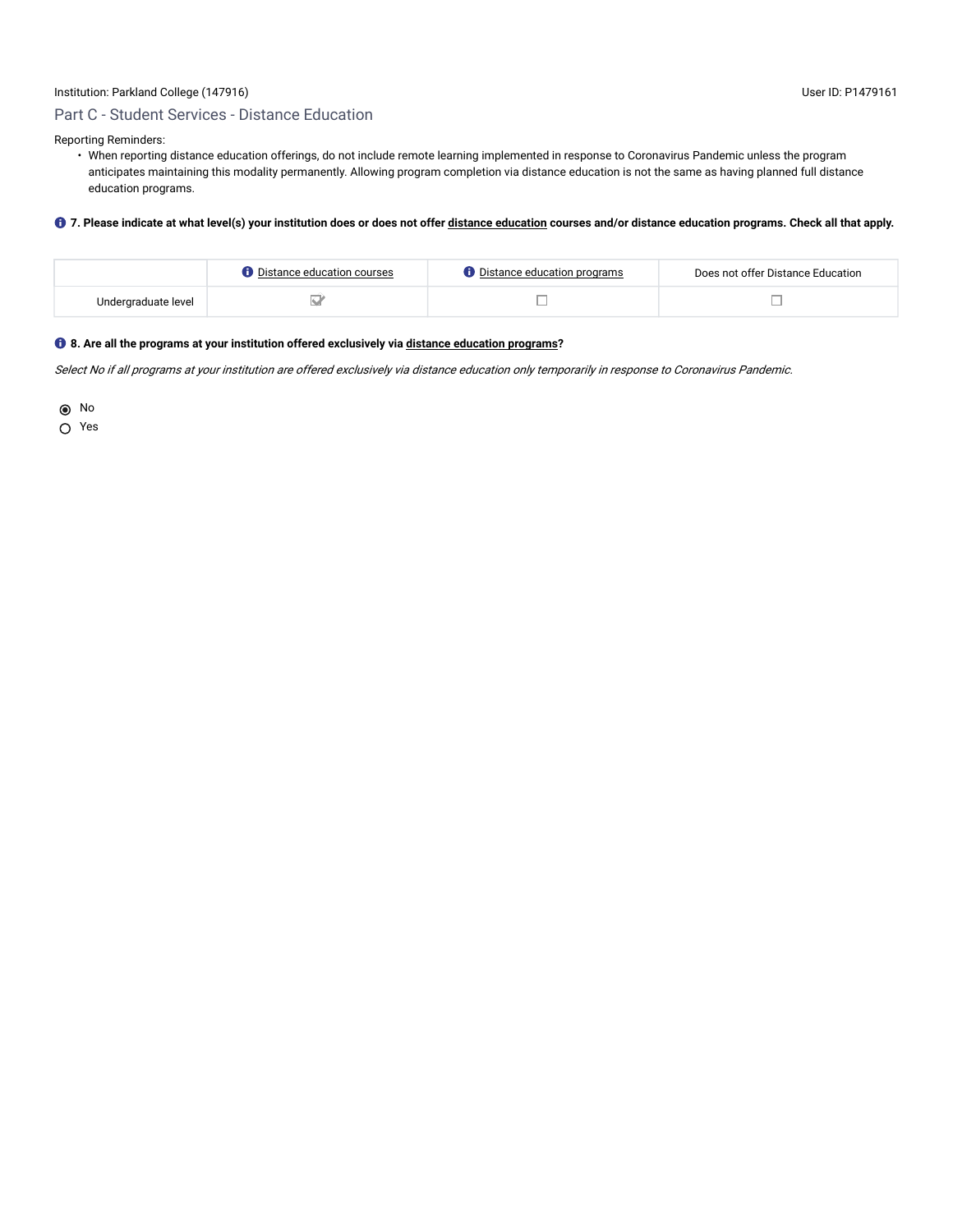## Part C - Student Services: Disability Services

**9. Please indicate the percentage of all undergraduate students enrolled during Fall 2019 who were formally registered as students with disabilities with the institution's office of disability services (or the equivalent office).**

|                | $\bigcirc$ 3 percent or less |   |  |
|----------------|------------------------------|---|--|
| $\circledcirc$ | More than 3                  | % |  |
|                | percent:                     |   |  |

You may use the box below to provide additional context for the data you have reported above. Context notes will be posted on the College Navigator website. Therefore, you should write all context notes using proper grammar (e.g., complete sentences with punctuation) and common language that can be easily understood by students and parents (e.g., spell out acronyms).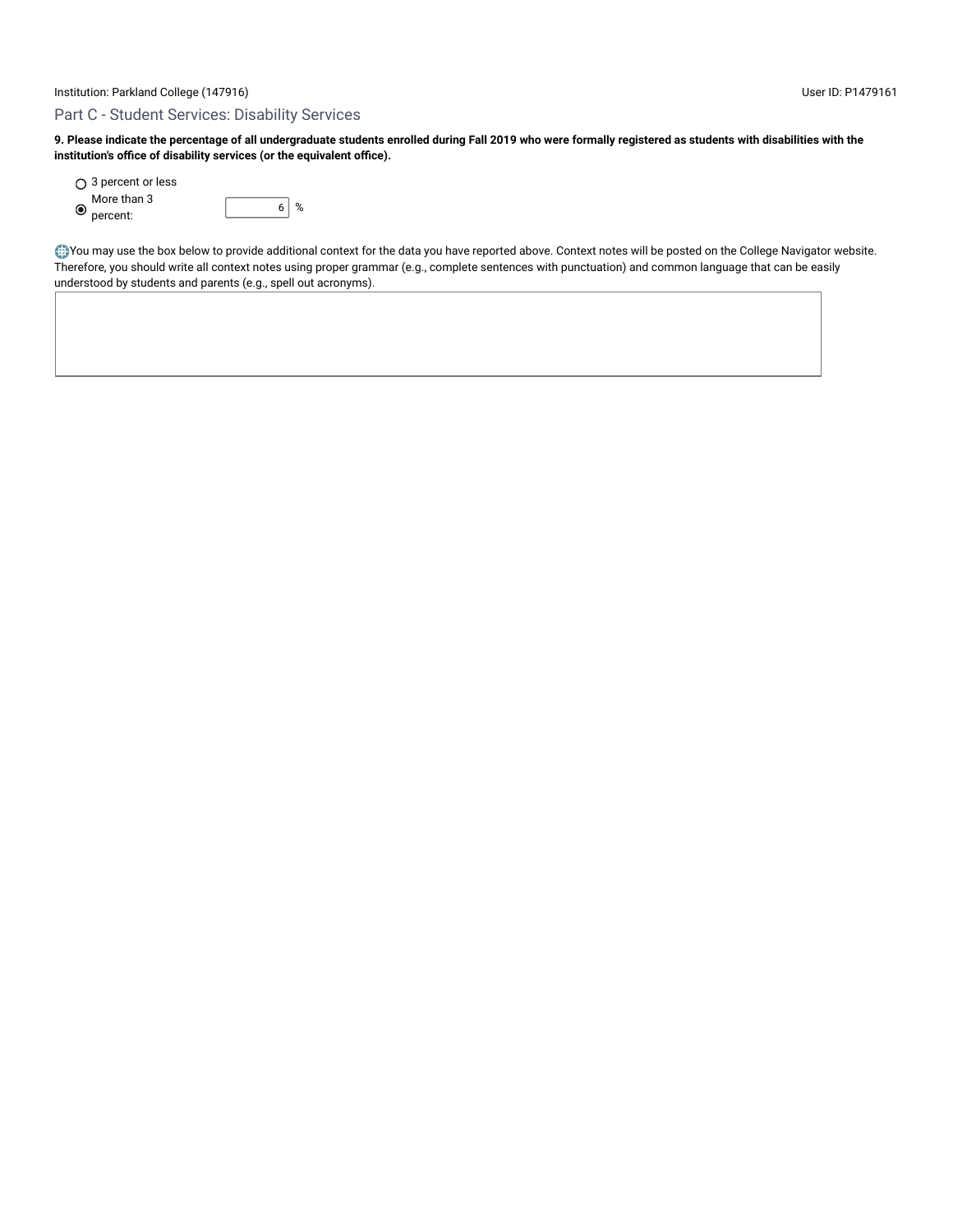## Part D - Student Charges Questions

#### **1. Are all full-time, first-time degree/certificate-seeking students required to live on campus or in institutionally controlled housing?**

If your institution typically has this requirement but such requirement is temporarily suspended due to Coronavirus Pandemic, please answer Yes.

If you answer **Yes** to this question, you will not be asked to report off-campus room and board in the price of attendance (D11).

This is only a screening question, and your response does not show up on College Navigator.

If you make any exceptions to this rule, and have even one full-time, first-time student living off-campus, please answer **No** so that this does not cause conflicts with the Student Financial Aid survey. Making changes to the SFA component is very difficult and may lead to inaccurate reporting for your institution.

#### No

Yes, and we do not make **ANY** (even one) exceptions to this rule

#### **2. Does your institution charge different tuition for in-district, in-state, or out-of-state students?**

If you answer **Yes** to this question, you will be expected to report tuition amounts for in-district, in-state, and out-of-state students.

Please only select **Yes** if you really charge different tuition rates, or you will be reporting the same numbers 3 times.

O<sub>No</sub>

Yes

#### **3. Does your institution offer institutionally-controlled housing (either on or off campus)?**

If your institution typically offers institutionally-controlled housing but has temporarily suspended such offerings due to Coronavirus Pandemic, please answer Yes.

If you answer **Yes** to this question, you will be expected to specify a housing capacity, and to report a room charge or a combined room and board charge (D10).

#### No

Yes

Specify housing capacity for academic year 2020-21

#### **4. Do you offer board or meal plans to your students?**

If your institution typically offers board or meal plans but has temporarily suspended such offerings due to Coronavirus Pandemic, please answer Yes.

If you answer **Yes** to this question, you will be expected to report a board charge or combined room and board charge (D10).

#### No

◯Yes - Enter the number of meals per week in the maximum meal plan available

Yes - Number of meals per week can vary (e.g., students charge meals against a meal card)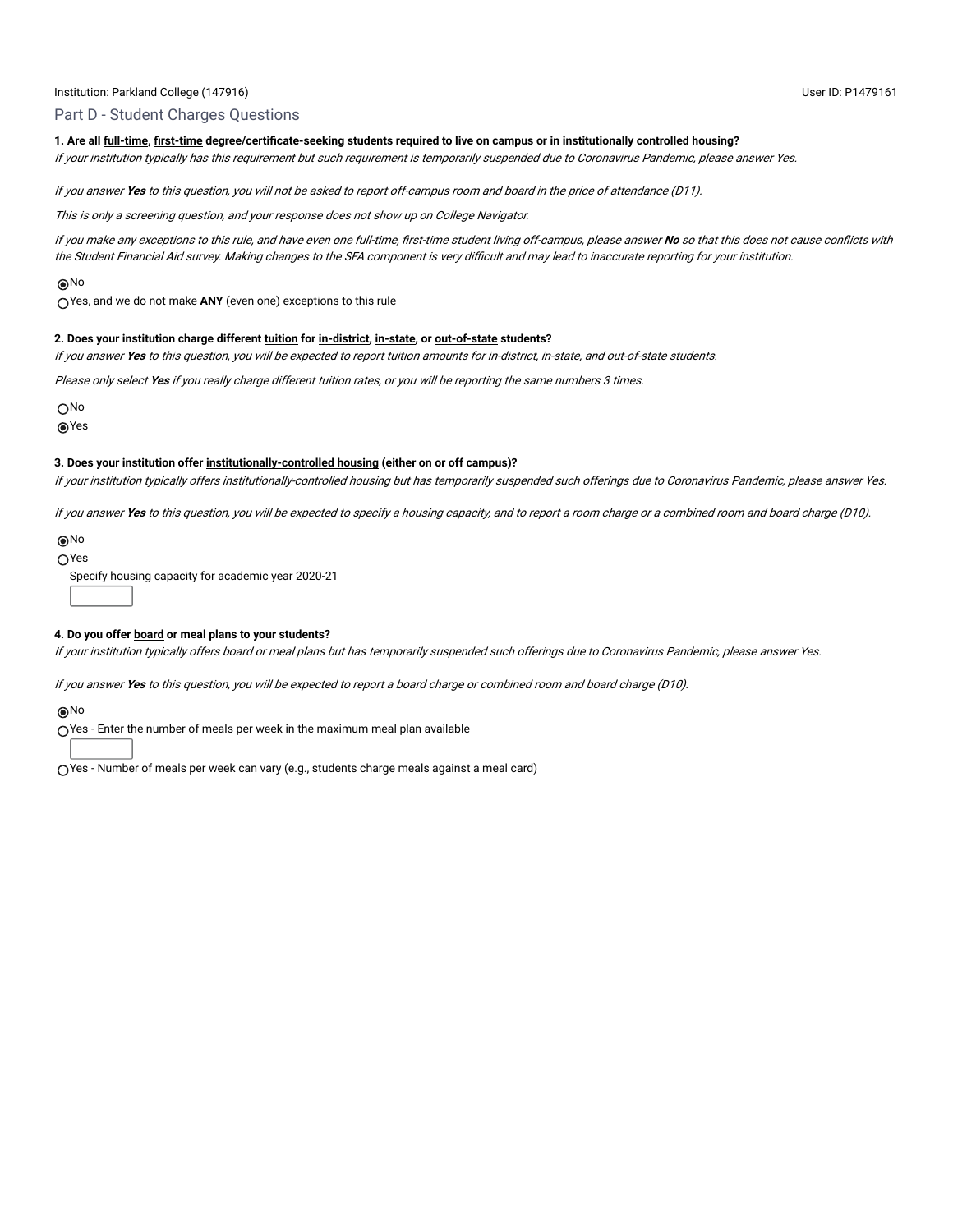## Part D - Undergraduate Student Charges

|                                | Amount | Prior year |
|--------------------------------|--------|------------|
| ، ۱۰ ا<br>a annlication<br>tee | 0      |            |

### **5. Charges to full-time undergraduate students for the full academic year 2020-21**

Please be sure to report an average tuition that includes all students at all levels (freshman, sophomore, etc.).

|                                      | In-district | Prior year | In-state | Prior year | Out-of-state | Prior year |
|--------------------------------------|-------------|------------|----------|------------|--------------|------------|
| All full-time undergraduate students |             |            |          |            |              |            |
| Average tuition                      | 4,455       | 4,455      | 10,905   | 10,905     | 15,255       | 15,255     |
| Required fees                        | 675         | 675        | 675      | 675        | 675          | 675        |

### **6. Per credit hour charge for part-time undergraduate students**

Please be sure to report an average per credit tuition that includes all students at all levels (freshman, sophomore, etc.).

| Do not include fees.                                                              |     |     |     |     |     |     |  |
|-----------------------------------------------------------------------------------|-----|-----|-----|-----|-----|-----|--|
| Prior year<br>Out-of-state<br>In-district<br>Prior year<br>Prior year<br>In-state |     |     |     |     |     |     |  |
| Per credit hour charge                                                            | 149 | 149 | 364 | 364 | 509 | 509 |  |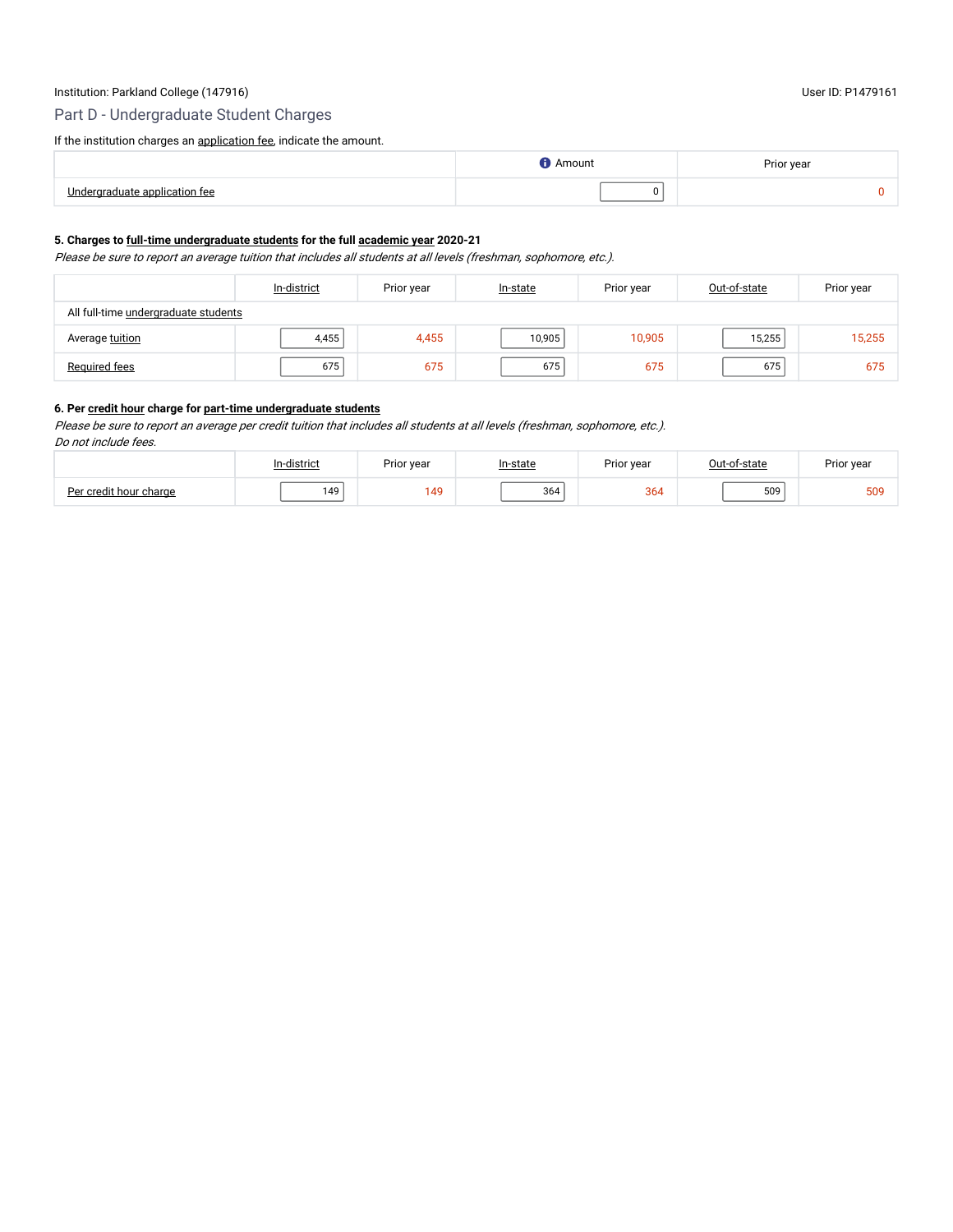## Part D - Student Charges - Cost of Attendance

#### **11. Cost of attendance for full-time, first-time undergraduate students:**

Please enter the amounts requested below for each Cost of Attendance (COA) category. These data will be made available to the public on College Navigator. If your institution participates in any Title IV programs (e.g., Pell, Direct Loans), you must provide all information. Estimates of expenses for books and supplies, room and board, and other expenses are those from the COA report used by the financial aid office in determining financial need. Please confirm with your institution's financial aid office the correct values for these COA categories, as its staff are most familiar with federal guidance (e.g., Federal Student Aid Handbook) and professional standards in determining COA.

#### Notes:

- If your institution offers room (housing) but does not offer board, refer to your institution's COA budgets to report an estimate of how much students would spend on board.
- Similarly, if your institution offers board but does not offer room (housing), refer to your institution's COA budgets to report an estimate of how much students would spend on room.

If the **2020-21 tuition and/or fees as reported on this page** for full-time, first-time students are covered by a tuition guarantee program, check the applicable box(es) under 'Tuition Guarantee'. Additionally, please indicate the maximum % increase that is guaranteed. These numbers are expected to be fairly small. Please contact the Help Desk if you are confused about these values and how to report them.

| Charges for full academic year       | 2017-18                                                                                                               | 2018-19                  | 2019-20 | 2020-21 |        |  |
|--------------------------------------|-----------------------------------------------------------------------------------------------------------------------|--------------------------|---------|---------|--------|--|
| Published tuition and required fees: | <b><i><u>O</u></i></b> Tuition<br>Guarantee<br>(check only if<br>applicable<br>to entering<br>students<br>in 2020-21) | Guaranteed<br>increase % |         |         |        |  |
| In-district                          |                                                                                                                       |                          |         |         |        |  |
| Tuition                              | 4,305                                                                                                                 | 4,305                    | 4,455   | 4,455   | $\Box$ |  |
| Required fees                        | 615                                                                                                                   | 615                      | 675     | 675     | $\Box$ |  |
| Tuition + fees total                 | 4,920                                                                                                                 | 4,920                    | 5,130   | 5,130   |        |  |
| In-state                             |                                                                                                                       |                          |         |         |        |  |
| Tuition                              | 10,485                                                                                                                | 10,485                   | 10,905  | 10,905  | $\Box$ |  |
| Required fees                        | 615                                                                                                                   | 615                      | 675     | 675     | $\Box$ |  |
| Tuition + fees total                 | 11,100                                                                                                                | 11,100                   | 11,580  | 11,580  |        |  |
| Out-of-state                         |                                                                                                                       |                          |         |         |        |  |
| Tuition                              | 15,255                                                                                                                | 15,255                   | 15,255  | 15,255  | $\Box$ |  |
| Required fees                        | 615                                                                                                                   | 615                      | 675     | 675     | $\Box$ |  |
| Tuition + fees total                 | 15,870                                                                                                                | 15,870                   | 15,930  | 15,930  |        |  |
|                                      |                                                                                                                       |                          |         |         |        |  |
| <b>Books and supplies</b>            | 1,200                                                                                                                 | 1,200                    | 1,200   | 1,200   |        |  |
| Off-campus (not with family):        |                                                                                                                       |                          |         |         |        |  |
| Room and board                       | 5,500                                                                                                                 | 5,500                    | 5,500   | 5,500   |        |  |
| Other expenses                       | 3,300                                                                                                                 | 3,300                    | 3,300   | 3,300   |        |  |
| Room and board and other<br>expenses | 8,800                                                                                                                 | 8,800                    | 8,800   | 8,800   |        |  |
| Off-campus (with family):            |                                                                                                                       |                          |         |         |        |  |
| Other expenses                       | 3,300                                                                                                                 | 3,300                    | 3,300   | 3,300   |        |  |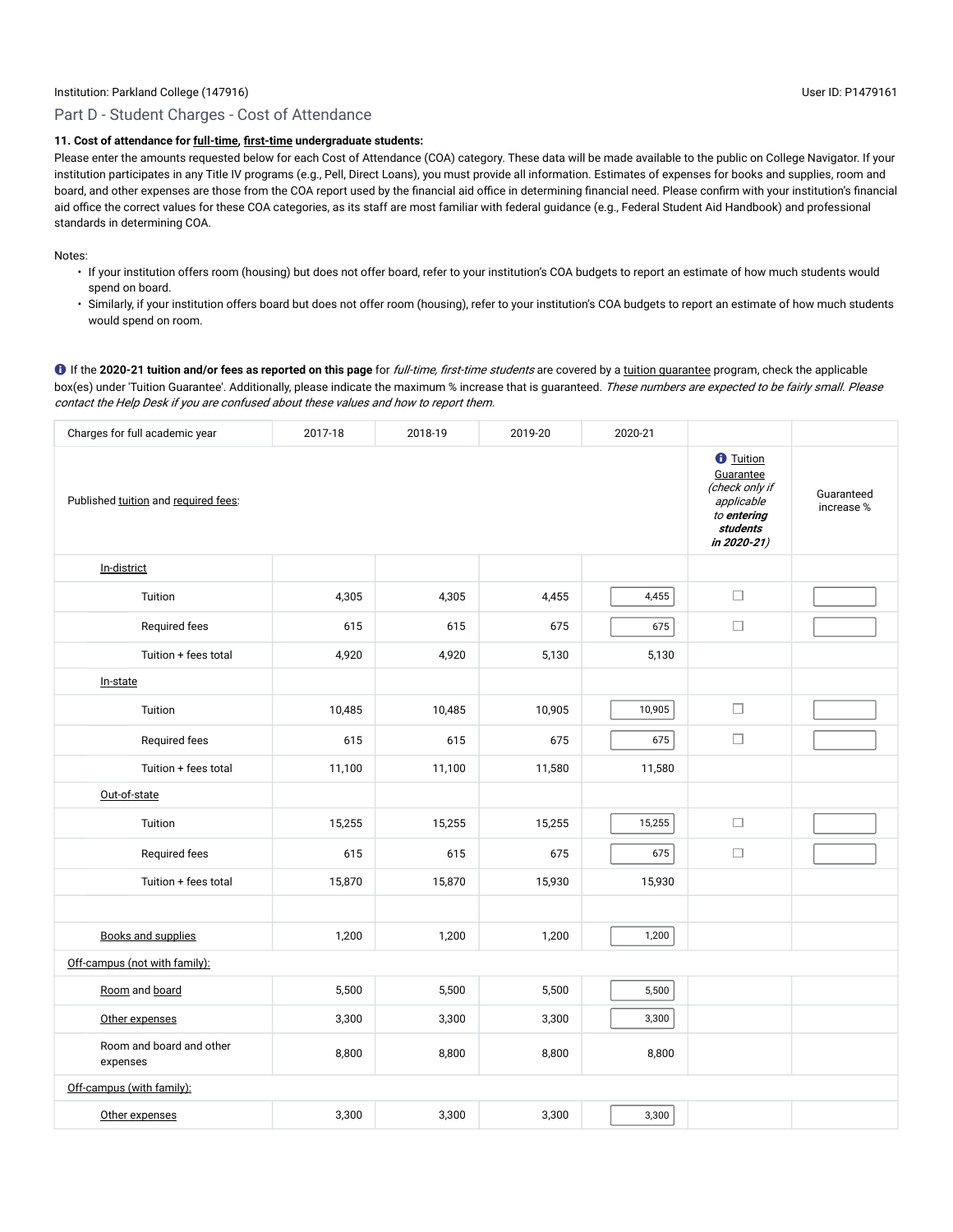You may use the box below to provide additional context for the data you have reported above. Context notes will be posted on the College Navigator website. Therefore, you should write all context notes using proper grammar (e.g., complete sentences with punctuation) and common language that can be easily understood by students and parents (e.g., spell out acronyms).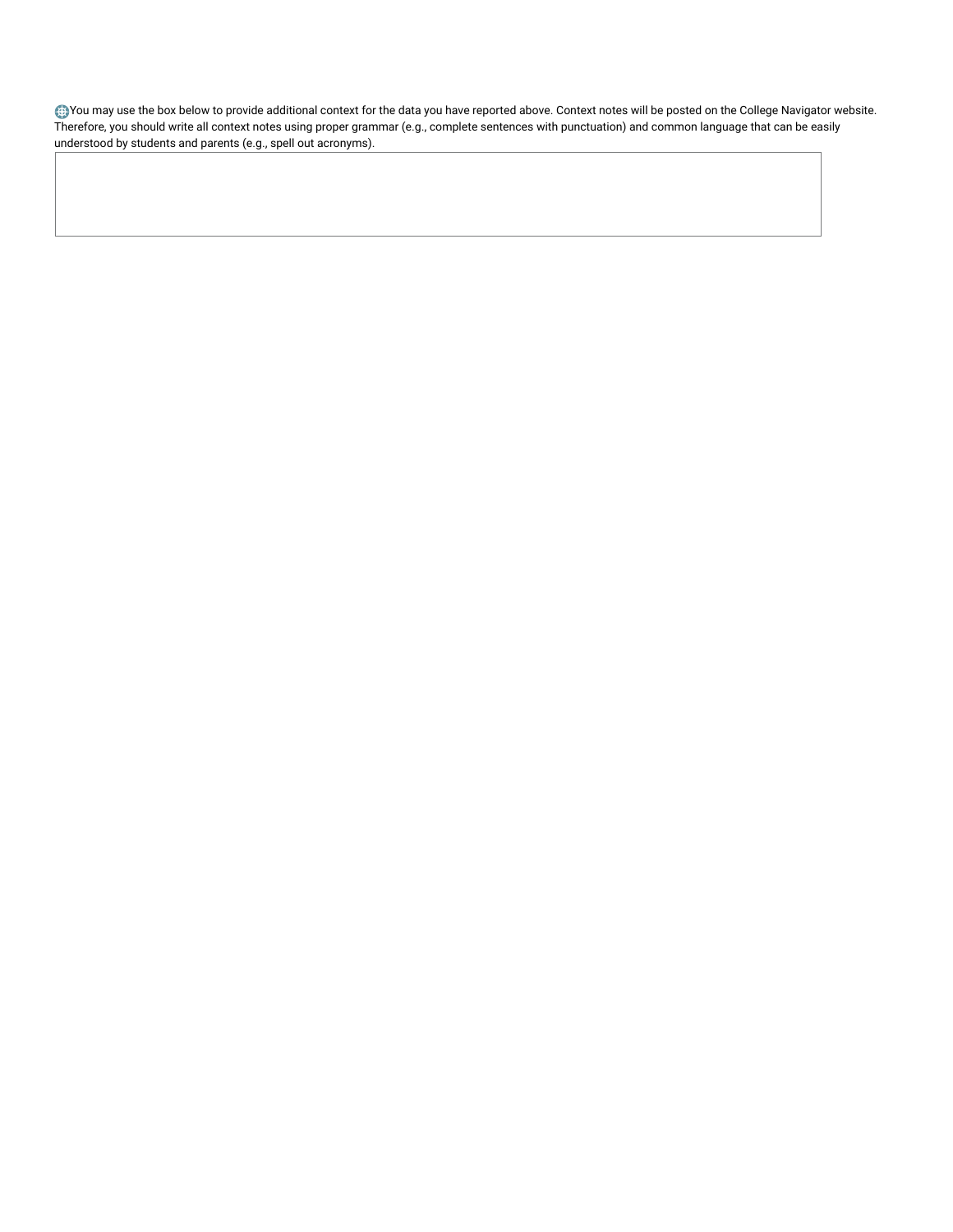Part E - Athletic Association

## **1. Is this institution a member of a national athletic association?**

No

## Yes - Check all that apply

- $\Box$  National Collegiate Athletic Association (NCAA)
- $\Box$  National Association of Intercollegiate Athletics (NAIA)
- National Junior College Athletic Association (NJCAA)
- United States Collegiate Athletic Association (USCAA)
- $\Box$  National Christian College Athletic Association (NCCAA)
- $\Box$  Other

#### **2. If this institution is a member of the NCAA or NAIA, specify the conference FOR EACH SPORT using the pull-down menu.**

| Sport                      | <b>NCAA or NAIA</b><br>member | Conference                             |  |  |
|----------------------------|-------------------------------|----------------------------------------|--|--|
| Football                   | no ∩Yes-Specify⊙              | Select One<br>$\overline{\phantom{0}}$ |  |  |
| Basketball                 | specify ONo Cypes-Specify     | Select One<br>$\overline{\phantom{a}}$ |  |  |
| Baseball                   | specify ONo Cypes-Specify     | Select One<br>$\overline{\phantom{a}}$ |  |  |
| Cross country and/or track | ○Yes-Specify<br>⊚No           | Select One<br>$\overline{\phantom{a}}$ |  |  |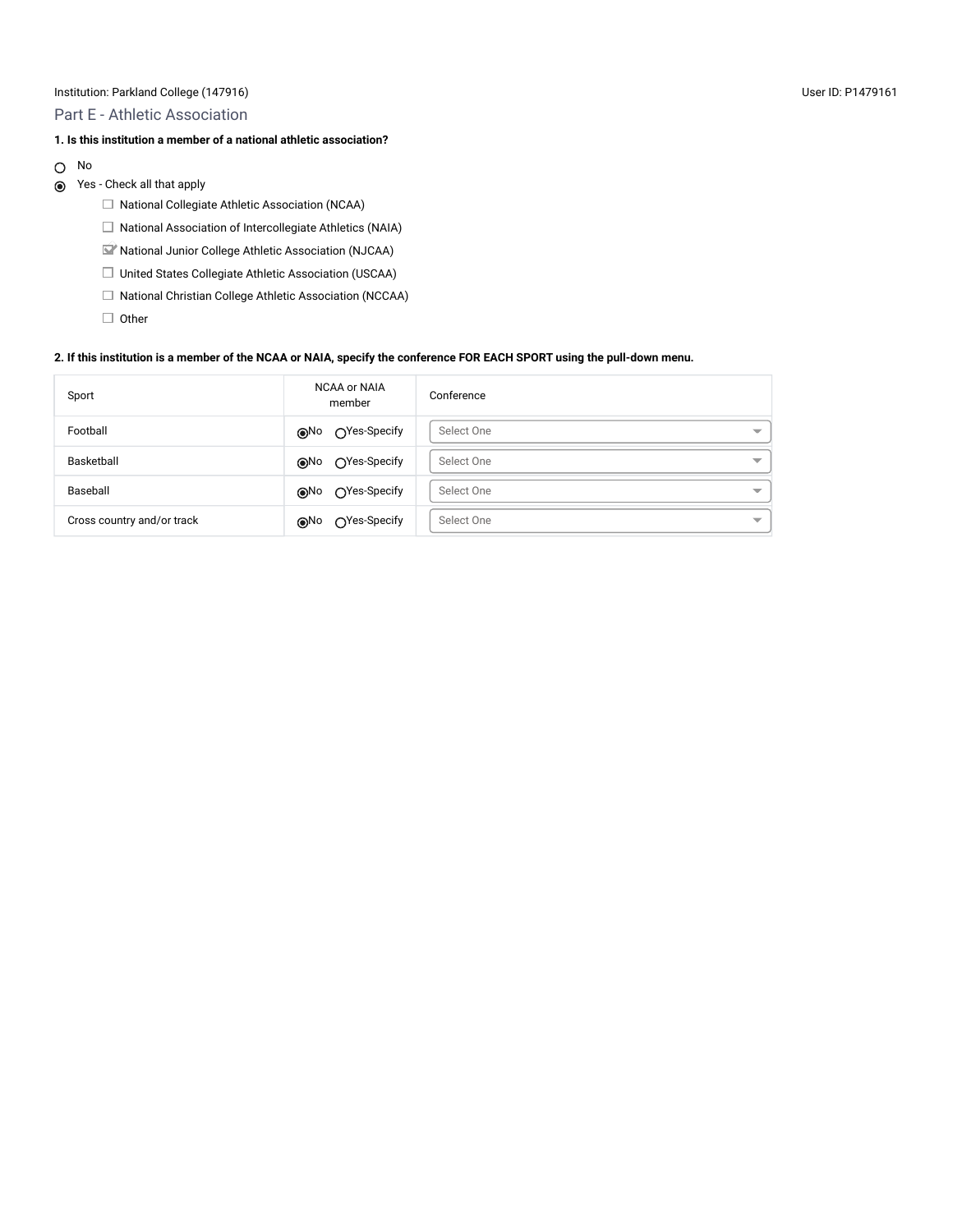## Prepared by

### **Prepared by**

Reporting Reminders:

- The name of the preparer is being collected so that we can follow up with the appropriate person in the event that there are questions concerning the data.
- The Keyholder will be copied on all email correspondence to other preparers.
- The time it took to prepare this component is being collected so that we can continue to improve our estimate of the reporting burden associated with IPEDS. • Please include in your estimate the time it took for you to review instructions, query and search data sources, complete and review the component, and submit the data through the Data Collection System.
- Thank you for your assistance.

| This survey component was prepared by: |                       |                        |  |                          |  |                   |
|----------------------------------------|-----------------------|------------------------|--|--------------------------|--|-------------------|
| $\bullet$                              |                       | Keyholder              |  | <b>SFA Contact</b>       |  | <b>HR Contact</b> |
| С                                      |                       | <b>Finance Contact</b> |  | Academic Library Contact |  | Other             |
|                                        | Name:<br>Alison Groot |                        |  |                          |  |                   |
| Email:<br>agroot@parkland.edu          |                       |                        |  |                          |  |                   |

| How many staff from your institution only were involved in the data collection and reporting process of this survey component?          |  |  |
|-----------------------------------------------------------------------------------------------------------------------------------------|--|--|
| Number of Staff (including yourself)<br>1.00                                                                                            |  |  |
|                                                                                                                                         |  |  |
| How many hours did you and others from your institution only spend on each of the steps below when responding to this survey component? |  |  |

| Exclude the hours spent collecting data for state and other reporting purposes. |                               |                                                     |                      |                           |  |  |  |
|---------------------------------------------------------------------------------|-------------------------------|-----------------------------------------------------|----------------------|---------------------------|--|--|--|
| Staff member                                                                    | <b>Collecting Data Needed</b> | Revising Data to Match<br><b>IPEDS Requirements</b> | <b>Entering Data</b> | Revising and Locking Data |  |  |  |
| Your office                                                                     | hours                         | hours                                               | 1.00<br>hours        | hours<br>2.00             |  |  |  |
| Other offices                                                                   | hours                         | hours                                               | hours                | hours                     |  |  |  |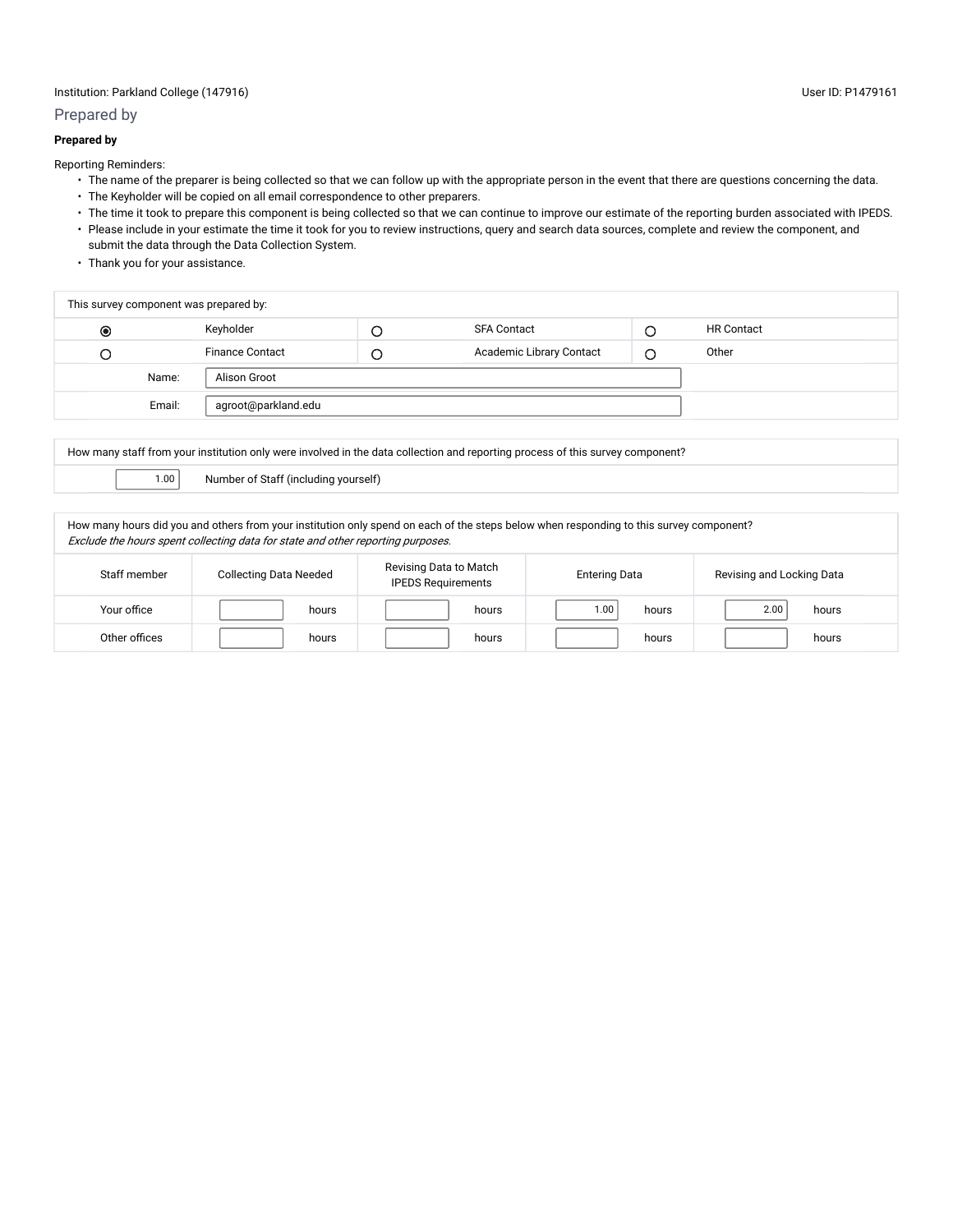#### Summary

## **Institutional Characteristics Component Summary**

IPEDS collects important information regarding your institution. All data reported in IPEDS survey components become available in the IPEDS Data Center and appear as aggregated data in various Department of Education reports. Additionally, some of the reported data appears specifically for your institution through the College Navigator website and is included in your institution's Data Feedback Report (DFR). The purpose of this summary is to provide you an opportunity to view some of the data that, when accepted through the IPEDS quality control process, will appear on the College Navigator website and/or your DFR. College Navigator is updated approximately three months after the data collection period closes and Data Feedback Reports will be available through the Data Center and sent to your institution's CEO in November 2020.

Please review your data for accuracy. If you have questions about the data displayed below after reviewing the data reported on the survey screens, please contact the IPEDS Help Desk at: 1-877-225-2568 or ipedshelp@rti.org.

#### Academic Year Reporters

|                                                            | <b>GENERAL INFORMATION</b>                                                                        |                   |                                                                                                                                                                                                         |                                                             |          |          |  |  |  |
|------------------------------------------------------------|---------------------------------------------------------------------------------------------------|-------------------|---------------------------------------------------------------------------------------------------------------------------------------------------------------------------------------------------------|-------------------------------------------------------------|----------|----------|--|--|--|
|                                                            | <b>Mission Statement</b>                                                                          |                   |                                                                                                                                                                                                         | https://www.parkland.edu/main/about-parkland/administration |          |          |  |  |  |
|                                                            | Are all the programs at your institution offered exclusively via distance education programs?     | <b>No</b>         |                                                                                                                                                                                                         |                                                             |          |          |  |  |  |
|                                                            | <b>Special Learning Opportunities</b>                                                             |                   | Study abroad                                                                                                                                                                                            |                                                             |          |          |  |  |  |
| <b>Student Services</b>                                    |                                                                                                   |                   | <b>Remedial services</b><br>Academic/career counseling services<br>Employment services for current students<br>Placement services for program completers<br>On-campus day care for children of students |                                                             |          |          |  |  |  |
| <b>Credit Accepted</b>                                     |                                                                                                   |                   | Dual credit (college credit earned while in high school)<br>Credit for life experiences<br>Advanced placement (AP) credits                                                                              |                                                             |          |          |  |  |  |
|                                                            | Undergraduate students enrolled who are formally registered with office of disability services 6% |                   |                                                                                                                                                                                                         |                                                             |          |          |  |  |  |
|                                                            | <b>PRICING INFORMATION</b>                                                                        |                   |                                                                                                                                                                                                         |                                                             |          |          |  |  |  |
|                                                            | Estimated expenses for academic year for full-time, first-time students                           |                   | 2017-18                                                                                                                                                                                                 | 2018-19                                                     | 2019-20  | 2020-21  |  |  |  |
|                                                            | In-district tuition and fees                                                                      |                   | \$4,920                                                                                                                                                                                                 | \$4,920                                                     | \$5,130  | \$5,130  |  |  |  |
|                                                            | In-state tuition and fees                                                                         |                   | \$11,100                                                                                                                                                                                                | \$11,100                                                    | \$11,580 | \$11,580 |  |  |  |
|                                                            | Out-of-state tuition and fees                                                                     |                   | \$15,870                                                                                                                                                                                                | \$15,870                                                    | \$15,930 | \$15,930 |  |  |  |
|                                                            | Books and supplies                                                                                |                   | \$1,200                                                                                                                                                                                                 | \$1,200                                                     | \$1,200  | \$1,200  |  |  |  |
|                                                            | Off-campus room and board                                                                         |                   | \$5,500                                                                                                                                                                                                 | \$5,500                                                     | \$5,500  | \$5,500  |  |  |  |
|                                                            | Off-campus other expenses                                                                         |                   | \$3,300                                                                                                                                                                                                 | \$3,300                                                     | \$3,300  | \$3,300  |  |  |  |
|                                                            | Off-campus with family other expenses                                                             |                   | \$3,300                                                                                                                                                                                                 | \$3,300                                                     | \$3,300  | \$3,300  |  |  |  |
| Average student tuition and fees for academic year 2020-21 |                                                                                                   | Tuition           |                                                                                                                                                                                                         | Fees                                                        |          |          |  |  |  |
|                                                            |                                                                                                   |                   |                                                                                                                                                                                                         | \$4,455                                                     |          | \$675    |  |  |  |
| In-state                                                   |                                                                                                   | \$10,905          |                                                                                                                                                                                                         |                                                             |          | \$675    |  |  |  |
|                                                            | Out-of-state                                                                                      | \$15,255<br>\$675 |                                                                                                                                                                                                         |                                                             |          |          |  |  |  |
|                                                            | Alternative tuition plans                                                                         |                   |                                                                                                                                                                                                         | Tuition payment plan                                        |          |          |  |  |  |